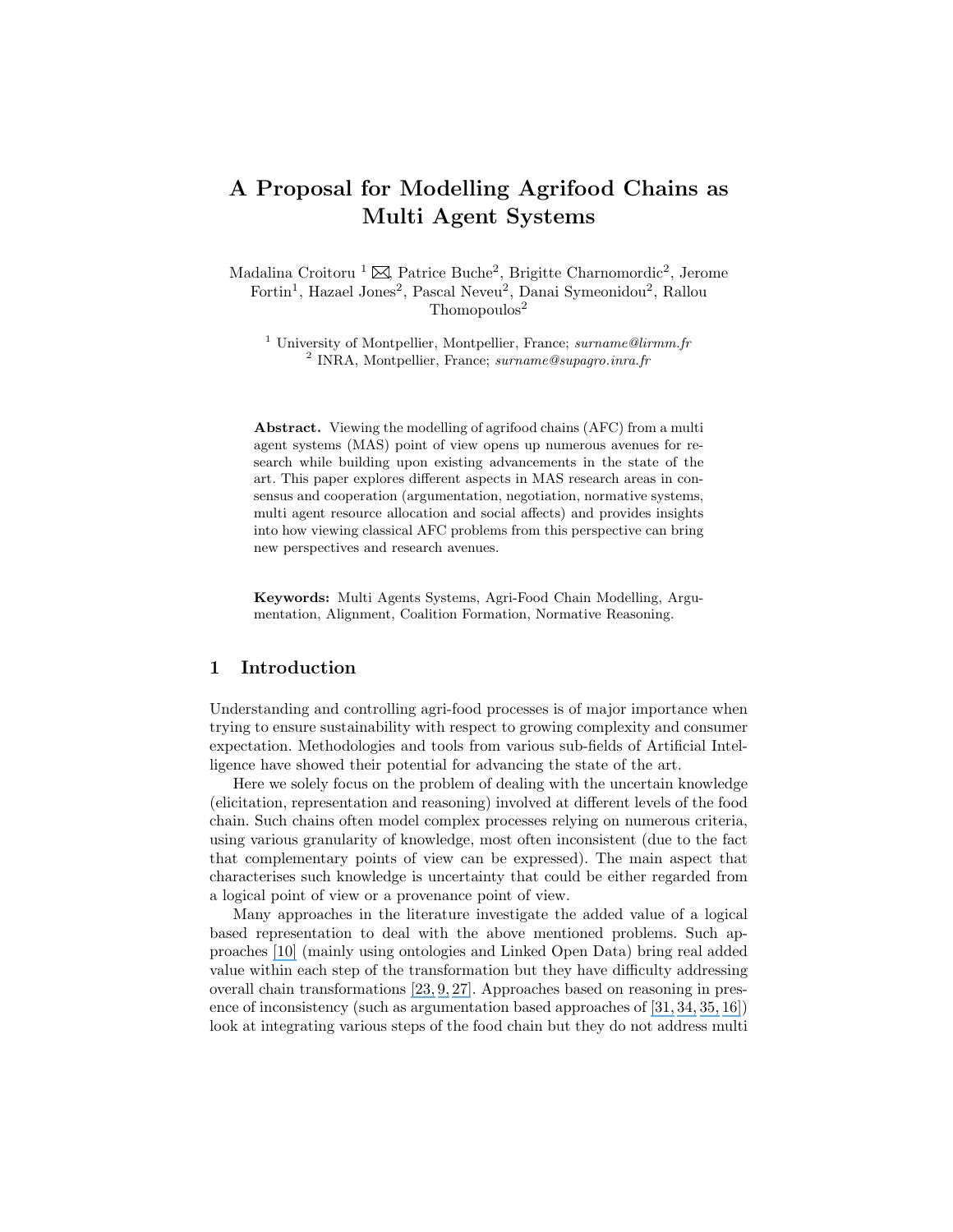objective optimisation problems common within food chains. Furthermore, recent advances in Linked Open Data and its potential for interoperability meant that more and more ontologies are developed by various actors of the food chain. Methods for integrating these ontologies in a principled manner are still to be developed within each food chain.

This paper investigates the following research question: "*What are the salient points of addressing knowledge representation and reasoning (KRR) in Agri-Food Chain (AFC) as a consensus and cooperation problem in multi-agent systems (MAS)?*" Our claim is that viewing the problem of KRR from a multi agent system point of view opens up numerous avenues for research while building upon existing advancements in the state of the art. We will explore different aspects in MAS research areas in consensus and cooperation (argumentation, negotiation, normative systems, multi agent resource allocation and social affects) and show how viewing classical AFC problems from this perspective can bring new perspectives and research avenues. We claim that agent technology can optimise food supply chain operation by employing intelligent agent applications (as shown in supply chain management case) but also facilitate reasoning with incomplete, inconsistent and missing knowledge - a key aspect of KRR management in AFC. Agents enhance the flexibility and efficiency of supply chain management while providing an unifying framework for various key problems in AFC. The main contribution of the paper resides in this unifying aspects: by modelling AFC problems as MAS problems we benefit from a unifying setting that encompasses a plethora of related research questions.

The paper is structures as follows. After a quick introduction on multi-agent systems in Section 2 we investigate the use of argumentation (Section 3.1), multiagent resource allocation (Section 4.1), normative systems (Section 4.2), for AFC research. Section 5 concludes the paper.

### 2 Consensus and Cooperation in Multi Agent Systems

In agrifood chains, the products traditionally go through the intermediate stages of processing, storage, transport, packaging and reach the consumer (the demand) from the producer (the supply). More recently, due to an increase in quality constraints, several parties are involved in production process, such as consumers, industrials, health and sanitary authorities, etc. expressing their requirements on the final product as different point of views which could be conflicting. Such complex systems require to be addressed both at each individual transformation level as well as in its globality (from the genome to the final product).

Autonomous agents and multi agent systems represent a way of analysing, designing and implementing complex software systems. A multi agent system can be seen as a loosely coupled network of problem solvers that work together to solve problems beyond individual capabilities of each one of them. In multi agent systems each agent has its own incomplete information, the data is decentralised and computation is asynchronous. Such systems have the advantage of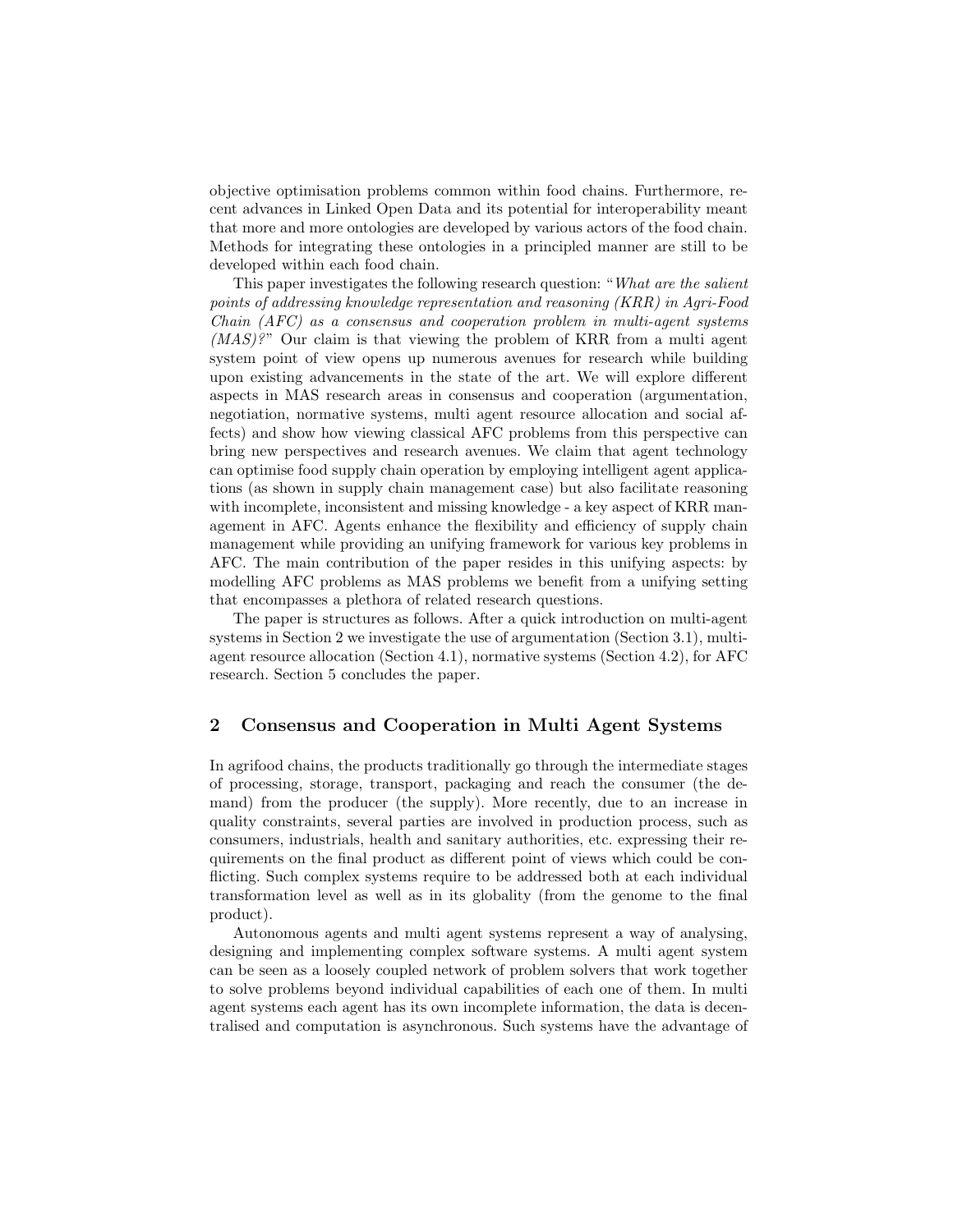distributed and concurrent problem solving with a plethora of interactions possible [\[25,](https://www.researchgate.net/publication/303187359_Consensus_and_cooperation_in_networked_multi-agent_systems?el=1_x_8&enrichId=rgreq-af77ebbfa6c76780ab23ece073af8003-XXX&enrichSource=Y292ZXJQYWdlOzMwMzkwMTA0ODtBUzo0MjA0MzQ4NDg4Mjk0NDFAMTQ3NzI1MDg4NzI0Ng==) 20]. Common types of interactions include: cooperation, coordination, negotiations, planning, norm compliance, blame assignment, etc.

When representing and reasoning about an agent's mind, one can distinguish between:

- 1. Cognitive models of rational action (representing the attitudes of agents, their beliefs, intentions etc) and
- 2. Modelling of the strategic structure of the systems (how can agents accomplish their intentions either alone or in cooperation).

Regarding the first aspect (rational cognitive states) one can identify different attitudes such as information attitudes (beliefs), pro attitudes (desires, intentions, goals) and normative attitudes (obligations, permissions and authorisation). We will address these problems in Section 3.1 by explaining how we can model agent's beliefs in AFC and how the different agents can "defend" and justify their beliefs in the argumentation process.

Regarding the second above mentioned aspect, in multi agent systems, cooperation can be interpreted as giving consent to provide one's state and following a common protocol that serves the group objective [\[36\]](https://www.researchgate.net/publication/222675562_On_the_logic_of_cooperation_and_propositional_control?el=1_x_8&enrichId=rgreq-af77ebbfa6c76780ab23ece073af8003-XXX&enrichSource=Y292ZXJQYWdlOzMwMzkwMTA0ODtBUzo0MjA0MzQ4NDg4Mjk0NDFAMTQ3NzI1MDg4NzI0Ng==). We need to distinguish between unconstrained and constrained cooperation problems. Unconstrained cooperation is, for example, an alignment between two agents with the purpose of speaking the same logical language. Constrained cooperation refers, for example, to respective normative systems that impose a certain group behaviour. The strategic structure of a system has also been logically represented using coalition logic, temporal logic etc. In Section 4.1 we will explain how we can make use of multi agent resource allocation problems in order to model different cooperation problems that could arise in AFC. We will also investigate how normative reasoning can be used for AFC in Section 4.2.

# 3 Rational Cognitive Modelling

In this section we will focus first on the modelisation of the agent knowledge.

To clarify the notions we will propose, in Figure 3.1 we show the multi agent system modelisation of agri-food chains. In the top part of the picture the agrofood chain is depicted, stemming from genomics all the way to the consumer's plate. The food, at every step, undergoes several transformations. For instance, the grape can be selected based on genomics to have desirable farming properties (such as draught resistance, disease resistance etc.). At the next step different technological itineraries are compared in order to select the best way of growing the plant according to different criteria (yield, pesticide treatment etc.). The product may undergo several transformations at this step depending on its final form (for example, the durum wheat may be transformed in flour or in couscous etc.). At the various next steps (trader, distributor, retailer) more transformations are possible as well as important packaging issues addressed. Packaging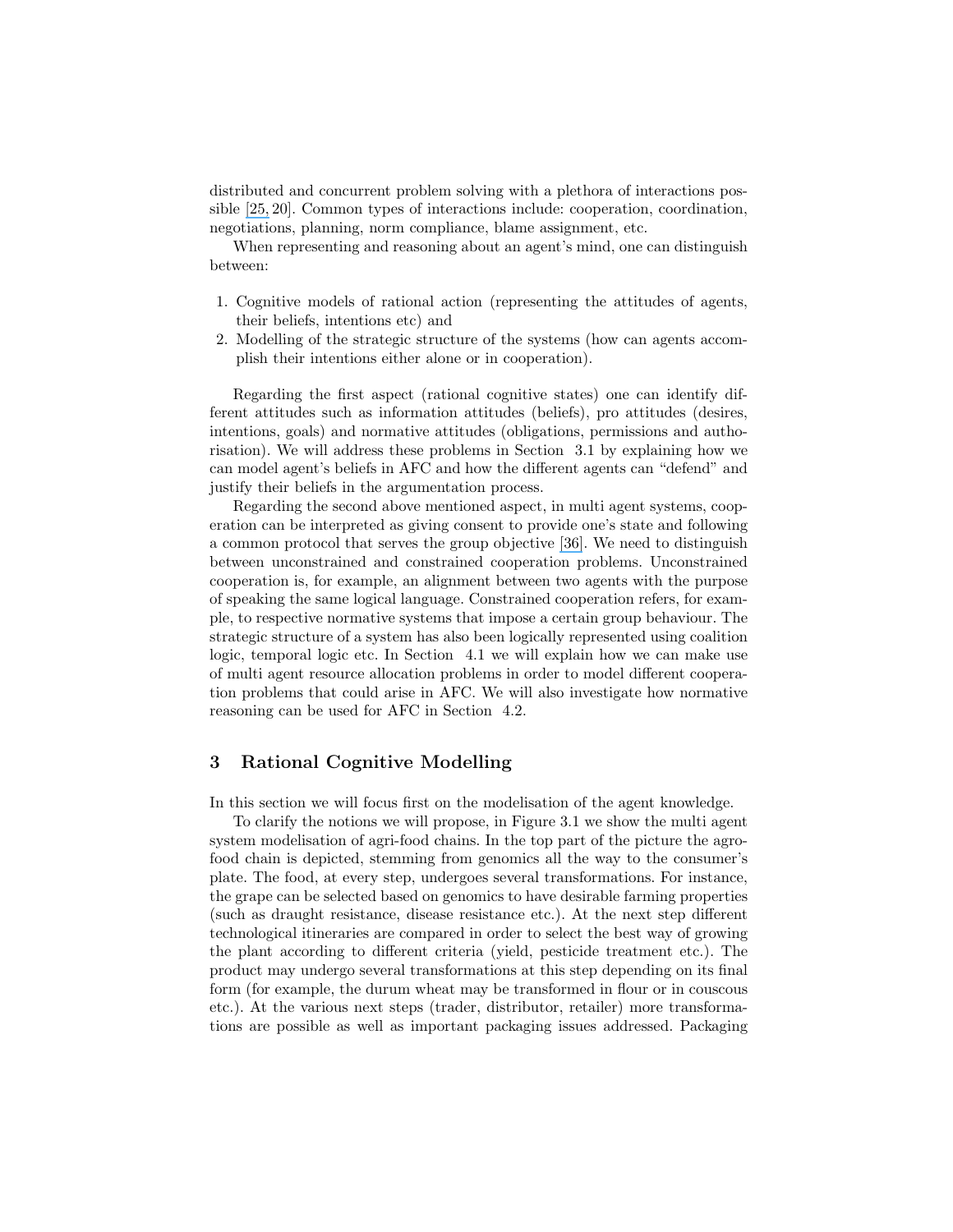may also play an important role for increasing the shelf life of aliments (modified pressure,  $CO_2$  and  $O_2$  permeability etc.) and reducing food loss.

Each step of the transformation process (from genomic studies to the consumer plate) will be modelled by one or several agents. These agents will model the knowledge (rule based systems) required at each transformation step. Ontologies dedicated to the specific domain of transformation can be employe[d\[24\]](https://www.researchgate.net/publication/270589815_Ontology-Based_Model_for_Food_Transformation_Processes_-_Application_to_Winemaking?el=1_x_8&enrichId=rgreq-af77ebbfa6c76780ab23ece073af8003-XXX&enrichSource=Y292ZXJQYWdlOzMwMzkwMTA0ODtBUzo0MjA0MzQ4NDg4Mjk0NDFAMTQ3NzI1MDg4NzI0Ng==).

In the bottom part of the Figure 3.1 the agents from the various steps are connected via communication / cooperation links. These links along with the agents will form the multi agent system used to model the agro-food chain.



Fig. 3.1. Multi Agent System Modelisation of Agri-Food Chains

As mentioned before, in AFC one or several agents will represent one unitary transformation. Please note that for each unitary transformation, within each individual agent, several knowledge representation challenges are to be addressed. First, the information to be represented at each step of the transformation is incomplete, imprecise and highly expressive. There are several ways of obtaining such information. For instance sensors can provide numerical information about the plant. Such information might be unreliable due to measurements errors. The numerical information has to be put in the context of symbolic information. Such symbolic information (transformation rules, ontological data) need to be represented in a logical language that allows for reasoning and for reuse. Linked Open Data can be employed for re-usability reasons. Expressive representation and reasoning languages will provide the possibility of deriving implicit information from explicitly represented knowledge.

In the next section we detail the next problem, the problem of agent to agent communication. We will focus on argumentation and negotiation. In Section 4 the multi agent interaction is studied.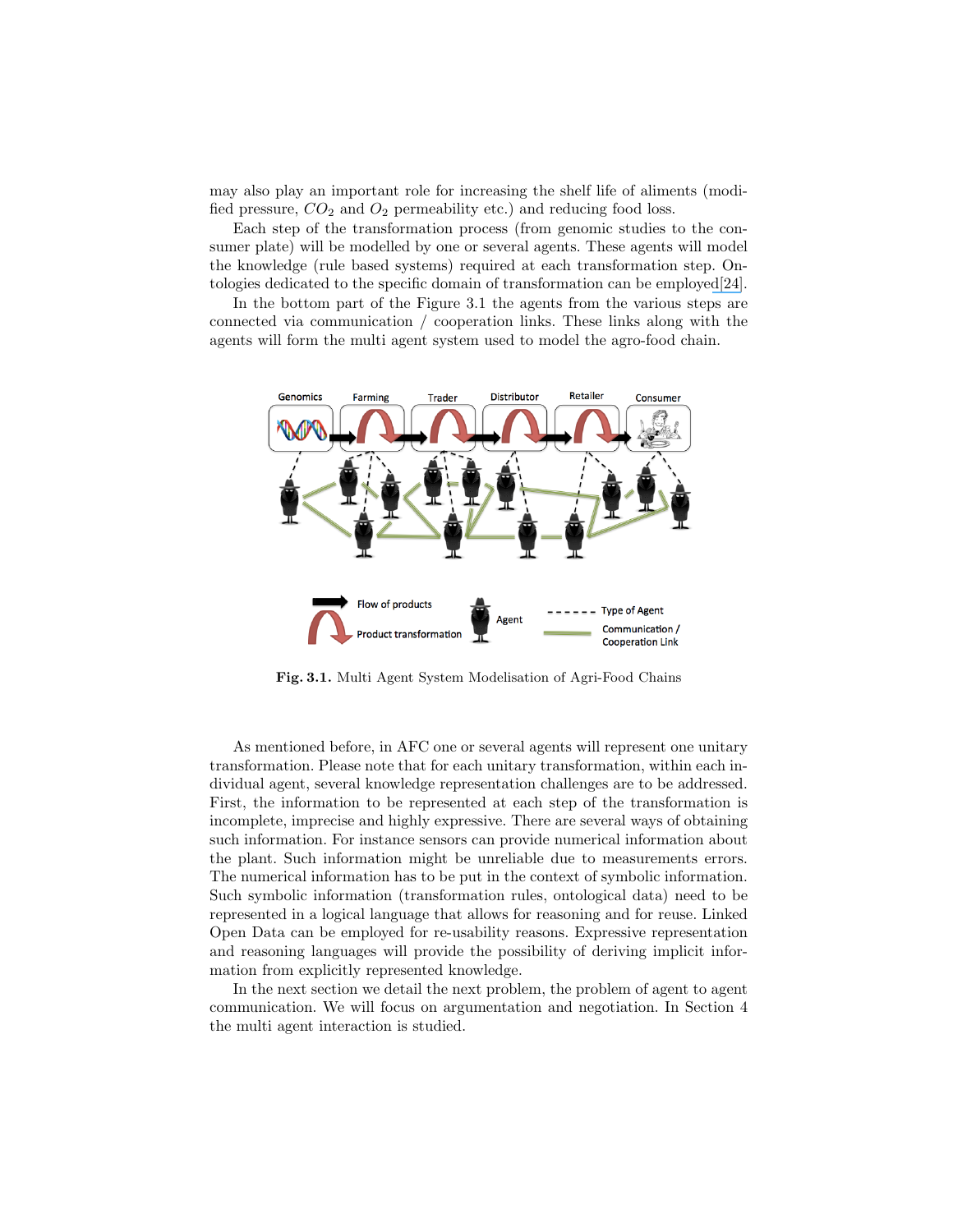#### 3.1 Argumentation and Negotiation

The notion of one to one interaction among self-interested agents has been centred around argumentation and negotiation. Two conditions have to be fulfilled and namely bounded rationality and incomplete information. Let us start by addressing the last point and namely incomplete information. We will come back to bounded rationality at the end of this paper in Section 5.

Let us consider, as an illustrating example, the platform developed in the French Institute for Research in Agronomy (INRA) to link agronomy insights with socio-economic developments and behaviour of various stakeholders involved (farmers, consumers, biologists, industrial partners etc.). It aims at identifying ways and solutions to maintain the quality of production and satisfy the needs of the users, while limiting the environmental impact (see e.g. the MEANS initiative http://www6.inra.fr/means eng/). The long-term ambition is to homogeneously integrate information from different sources, namely the regional production practices, market organization at local, national and international levels, and along the agri-food chains. In practical applications such as the one described above, the knowledge obtained from the various actors involved is incomplete. The causes of incompleteness are numerous. First, it is difficult to obtain a complete ontology (set of rules that describe the world) from domain experts. AGROVOC [\[21,](https://www.researchgate.net/publication/221218539_From_AGROVOC_to_the_Agricultural_Ontology_Service_Concept_Server_-_An_OWL_Model_for_Creating_Ontologies_in_the_Agricultural_Domain?el=1_x_8&enrichId=rgreq-af77ebbfa6c76780ab23ece073af8003-XXX&enrichSource=Y292ZXJQYWdlOzMwMzkwMTA0ODtBUzo0MjA0MzQ4NDg4Mjk0NDFAMTQ3NzI1MDg4NzI0Ng==) [30\]](https://www.researchgate.net/publication/220357334_Reengineering_Thesauri_for_New_Applications_The_AGROVOC_Example?el=1_x_8&enrichId=rgreq-af77ebbfa6c76780ab23ece073af8003-XXX&enrichSource=Y292ZXJQYWdlOzMwMzkwMTA0ODtBUzo0MjA0MzQ4NDg4Mjk0NDFAMTQ3NzI1MDg4NzI0Ng==) can provide a basis for the ontology developer but the elicitation process is difficult. The basic rules used for reasoning might seem obvious for the domain expert. This calls for two important aspects to be considered:

- First, the representation language needs to be expressive enough in order for implicit knowledge to be derived from explicit knowledge. Existential rules, that allow for existential variables in the head of the rules are especially useful. The existential variables allow to represent variables that are unknown (same mechanism as value invention in tuple generating dependencies in databases) [\[8\]](https://www.researchgate.net/publication/220813386_Walking_the_Complexity_Lines_for_Generalized_Guarded_Existential_Rules?el=1_x_8&enrichId=rgreq-af77ebbfa6c76780ab23ece073af8003-XXX&enrichSource=Y292ZXJQYWdlOzMwMzkwMTA0ODtBUzo0MjA0MzQ4NDg4Mjk0NDFAMTQ3NzI1MDg4NzI0Ng==).
- Second, the incompleteness can be used as a way to help experts focus on the parts of the ontology that need expanding. One can use explanation facilities of query answering in presence of incompleteness  $[4, 6, 5, 3]$  $[4, 6, 5, 3]$  $[4, 6, 5, 3]$  $[4, 6, 5, 3]$ . The experts, faced with the system explanation, can choose to enrich the knowledge base if the explanation (or the results) are not conform to their expectation.

When putting together the knowledge from several incomplete sources one needs to perform alignment in order to integrate the sources. Such alignment can be obtained using various methods from the literature. For instance, key discovery on the two datasets and the use of such keys as alignment candidate generators have been proven to significantly improve the state of the art [7, 26]. Reasoning can be performed on the union of the sources that share the same vocabulary. In most cases, the union of several sources is inconsistent. As false implies anything, the inconsistent knowledge bases cannot be used as such for reasoning (as any conclusion could be derived). Different inconsistency methods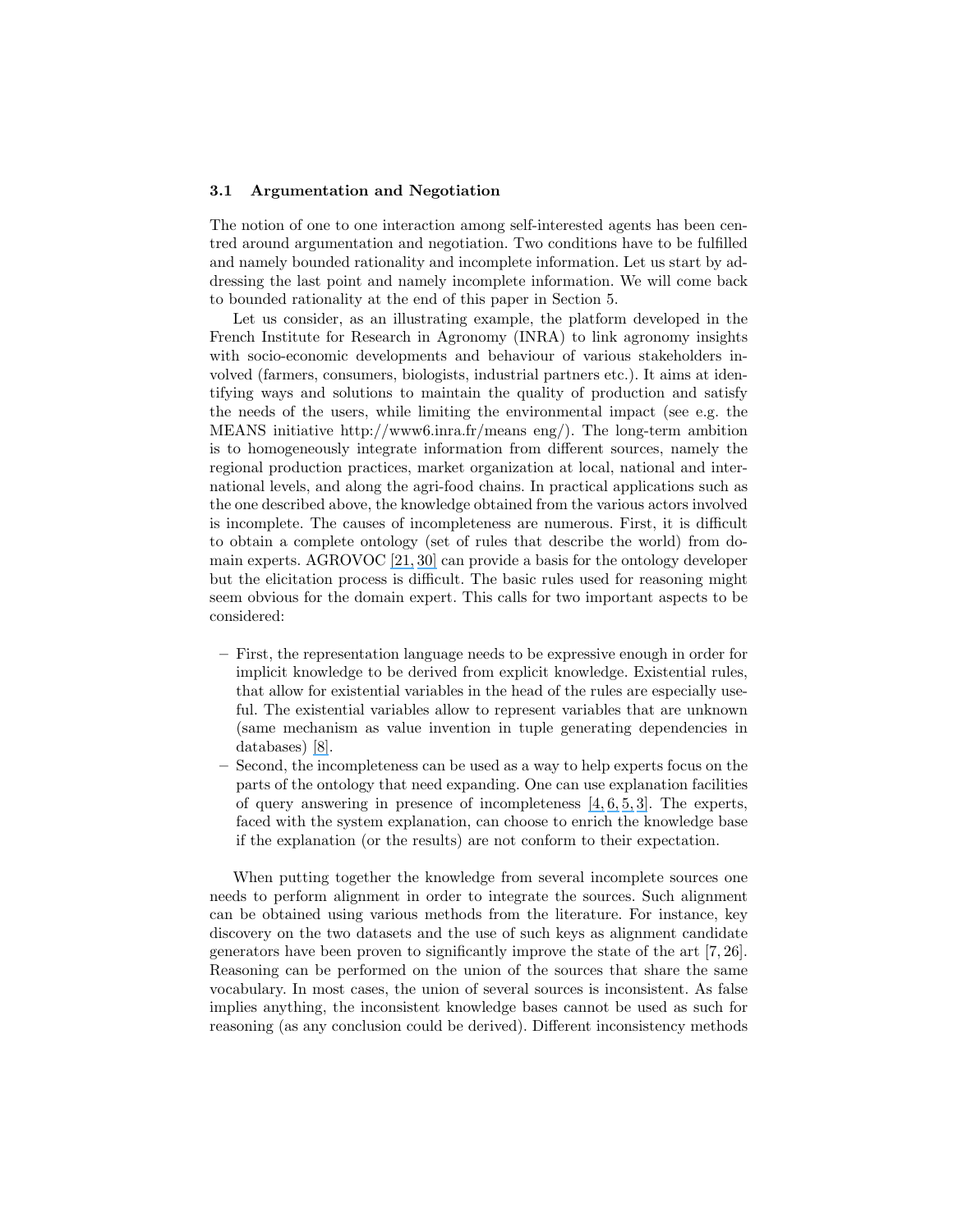have been devised in order to reason with such knowledg[e\[22\]](https://www.researchgate.net/publication/221211700_Inconsistency-Tolerant_Semantics_for_Description_Logics?el=1_x_8&enrichId=rgreq-af77ebbfa6c76780ab23ece073af8003-XXX&enrichSource=Y292ZXJQYWdlOzMwMzkwMTA0ODtBUzo0MjA0MzQ4NDg4Mjk0NDFAMTQ3NzI1MDg4NzI0Ng==). It is important at this step to make several observations.

In this paper we accept the idea that full specifications cannot be established in agrifood chains (thus we need to address incomplete information). On the other hand, several complementary points of view - possibly contradictory - can be expressed (nutritional, environmental, taste, etc.). We then need to assess their compatibility (or incompatibility) and identify solutions satisfying a maximum set of viewpoints. Several logical frameworks based on argumentation have been proposed in the literature where argumentation was used as a logical tool able to reason in presence of inconsistency. The reasoning process was either done using forward chaining reasoning or backwards chaining. In forward chaining reasoning all arguments and attacks were computed and extensions used in order to represent maximal consistent point of views over the argument and attack set. In backwards chaining an argument was investigated to be accepted or rejected based on the other arguments attacking it and their respective status (accepted or rejected). The two approaches come down to same semantic results, of course, but differ from a computational point of view as well as methodological [\[14,](https://www.researchgate.net/publication/260351321_Arguing_with_Preferences_in_EcoBioCap?el=1_x_8&enrichId=rgreq-af77ebbfa6c76780ab23ece073af8003-XXX&enrichSource=Y292ZXJQYWdlOzMwMzkwMTA0ODtBUzo0MjA0MzQ4NDg4Mjk0NDFAMTQ3NzI1MDg4NzI0Ng==) [33,](https://www.researchgate.net/publication/265468524_Eco-Efficient_Packaging_Material_Selection_for_Fresh_Produce_Industrial_Session?el=1_x_8&enrichId=rgreq-af77ebbfa6c76780ab23ece073af8003-XXX&enrichSource=Y292ZXJQYWdlOzMwMzkwMTA0ODtBUzo0MjA0MzQ4NDg4Mjk0NDFAMTQ3NzI1MDg4NzI0Ng==) [13,](https://www.researchgate.net/publication/278627018_Bio-Sourced_and_Biodegradable_Packaging_design_Using_Argumentation_to_Aggregate_Stakeholder_Preferences?el=1_x_8&enrichId=rgreq-af77ebbfa6c76780ab23ece073af8003-XXX&enrichSource=Y292ZXJQYWdlOzMwMzkwMTA0ODtBUzo0MjA0MzQ4NDg4Mjk0NDFAMTQ3NzI1MDg4NzI0Ng==) [18,](https://www.researchgate.net/publication/273401799_A_Decision_Support_System_to_design_modified_atmosphere_packaging_for_fresh_produce_based_on_a_bipolar_flexible_querying_approach?el=1_x_8&enrichId=rgreq-af77ebbfa6c76780ab23ece073af8003-XXX&enrichSource=Y292ZXJQYWdlOzMwMzkwMTA0ODtBUzo0MjA0MzQ4NDg4Mjk0NDFAMTQ3NzI1MDg4NzI0Ng==) [32\]](https://www.researchgate.net/publication/281886378_A_Food_Packaging_Use_Case_for_Argumentation?el=1_x_8&enrichId=rgreq-af77ebbfa6c76780ab23ece073af8003-XXX&enrichSource=Y292ZXJQYWdlOzMwMzkwMTA0ODtBUzo0MjA0MzQ4NDg4Mjk0NDFAMTQ3NzI1MDg4NzI0Ng==).

Please note that argumentation theory can be used not only to deal with inconsistency but also to explain the decision made by the system to a user (as already explained above as a method to remove incompleteness). Argumentation gives the possibility of defining formal protocols of interaction between agents. This is particularly interesting when one of the agents in question is a human agent. We can design formal protocols that underpin the basis of human agent interaction. The notion of an explanatory dialogue as proposed by [\[3\]](https://www.researchgate.net/publication/280671413_Formalizing_Explanatory_Dialogues?el=1_x_8&enrichId=rgreq-af77ebbfa6c76780ab23ece073af8003-XXX&enrichSource=Y292ZXJQYWdlOzMwMzkwMTA0ODtBUzo0MjA0MzQ4NDg4Mjk0NDFAMTQ3NzI1MDg4NzI0Ng==) is a way to offer an interactive explanation that takes place between the system and the user. Explanatory dialogues allow (including and not limited to) the user to ask follows-up questions, clarification questions, elaborate on previous explanations.

Social Attitudes and Affects When reasoning about knowledge (using classical methods or using inconsistency tolerant reasoning mechanisms) different pieces of knowledge can be of different importance for a decision maker. Existing argumentation-based systems for inconsistent ontology need to take this aspect into account and deal with such preferences on data sources (where more important knowledge is considered to be preferred to less important knowledge). Many approaches exists in literature for dealing with preferences and attacks. The state of the art considers two roles of preferences. Either preferences can inhibit attacks [\(\[1\]](https://www.researchgate.net/publication/220907750_Two_Roles_of_Preferences_in_Argumentation_Frameworks?el=1_x_8&enrichId=rgreq-af77ebbfa6c76780ab23ece073af8003-XXX&enrichSource=Y292ZXJQYWdlOzMwMzkwMTA0ODtBUzo0MjA0MzQ4NDg4Mjk0NDFAMTQ3NzI1MDg4NzI0Ng==)) or preferences can be used in a latter stage as a way of filtering out extensions. The preferences relation on the arguments can be lifted to a preference relation on sets of arguments (extensions). The latter approach has been used in agronomy and sucesfully validated with domain experts [\[17\]](https://www.researchgate.net/publication/300250355_Introducing_Preference-Based_Argumentation_to_Inconsistent_Ontological_Knowledge_Bases?el=1_x_8&enrichId=rgreq-af77ebbfa6c76780ab23ece073af8003-XXX&enrichSource=Y292ZXJQYWdlOzMwMzkwMTA0ODtBUzo0MjA0MzQ4NDg4Mjk0NDFAMTQ3NzI1MDg4NzI0Ng==).

Another way of handling preferences is to use mental states in order to model dominant agents. As explained before, a multi-agent system is composed of multiple autonomous agents, each capable of reacting to changes in the environment.The internal workings of an agent cannot be discerned by an external ob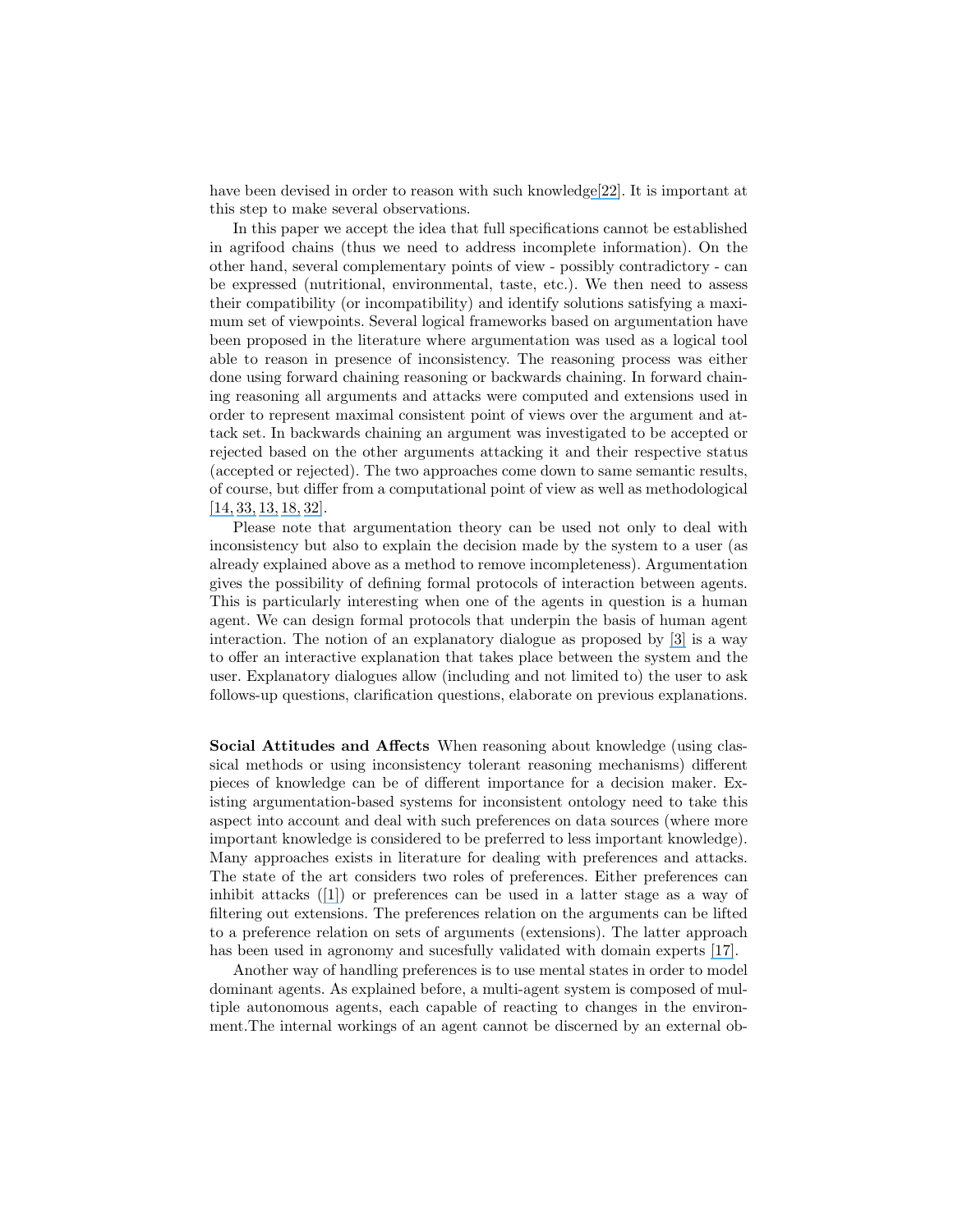server, and agents are thus treated as black boxes by other agents. One common approach to agent design involves ascribing agents with mental states based on folk psychology. Thus, for example, the family of BDI techniques [\[28\]](https://www.researchgate.net/publication/2319611_BDI_agents_From_theory_to_practice?el=1_x_8&enrichId=rgreq-af77ebbfa6c76780ab23ece073af8003-XXX&enrichSource=Y292ZXJQYWdlOzMwMzkwMTA0ODtBUzo0MjA0MzQ4NDg4Mjk0NDFAMTQ3NzI1MDg4NzI0Ng==) to agent design ascribe an agent with a set of beliefs, a set of desires, and a set of intentions which are derived from these beliefs and desires. An agent would then act in such a way so that it will attempt to fulfil its intentions. Approaches such as [\[2\]](https://www.researchgate.net/publication/257652386_The_TARDIS_Framework_Intelligent_Virtual_Agents_for_Social_Coaching_in_Job_Interviews?el=1_x_8&enrichId=rgreq-af77ebbfa6c76780ab23ece073af8003-XXX&enrichSource=Y292ZXJQYWdlOzMwMzkwMTA0ODtBUzo0MjA0MzQ4NDg4Mjk0NDFAMTQ3NzI1MDg4NzI0Ng==) could be used in order to refine human to human or human to agent interactions in multi agent systems.

## 4 Strategic Behavior Modelling

In this section we investigate the modelling of the strategic structure of the multi agent system (how can agents accomplish their intentions either alone or in cooperation). Cooperation means following a common protocol that serves the group objective. As already mentioned we distinguish between unconstrained and constrained cooperation problems.

Unconstrained cooperation is, for example, an alignment between two agents with the purpose of speaking the same logical language. We already discussed alignment issue in the previous section as such aspects are fundamental to ensure communication throughout several agents.

When discussing constrained cooperation we will focus on two methods. First, the strategic structure of a system can be logically represented using coalition logic in Section 4.1. Next, we explain how normative systems can impose a certain group behaviour in Section 4.2.

#### 4.1 Multi Agent Ressource Allocation and Coalitions

The issue of flexible allocation of tasks to multiple problem solvers received attention from the early days of Artificial Intelligence. The tasks that need to be performed are announced from a central node and other nodes subsequently place bids on the tasks they can perform. The central node collects the bid for the task and awards the task to the best bidder. This works as an abstraction of a marked-based centralized distributed system for the determination of adequate allocations of heterogenous indivisible resources. In a Multi Agent Resource Allocation (MARA) system [12], there is central node a (let's call it the auctioneer) and a set of n nodes,  $I = 1, ..., n$  (the bidders) which concurrently demand bundles of resources from a common set of available resources,  $R = r_1, ..., r_m$ , held by the auctioneer. The auctioneer broadcasts  $R$  to all n bidders, asking them to submit in a specified common language, the bidding language, their *R*-valuations over bundles of resources. Bidders i *R*-valuation, *vi*, is a non-negative real function on  $\mathcal{P}(R)$ , expressing for each bundle the individual interest of bidder i in obtaining S. No bidder i knows the valuation of any other n 1 bidders, but all the participants in the system agreed on the outcome: based on bidders Rvaluations, the auctioneer will determine a resources allocation specifying for each bidder i her obtained bundle  $O_i$  (its outcome). The task of the auctioneer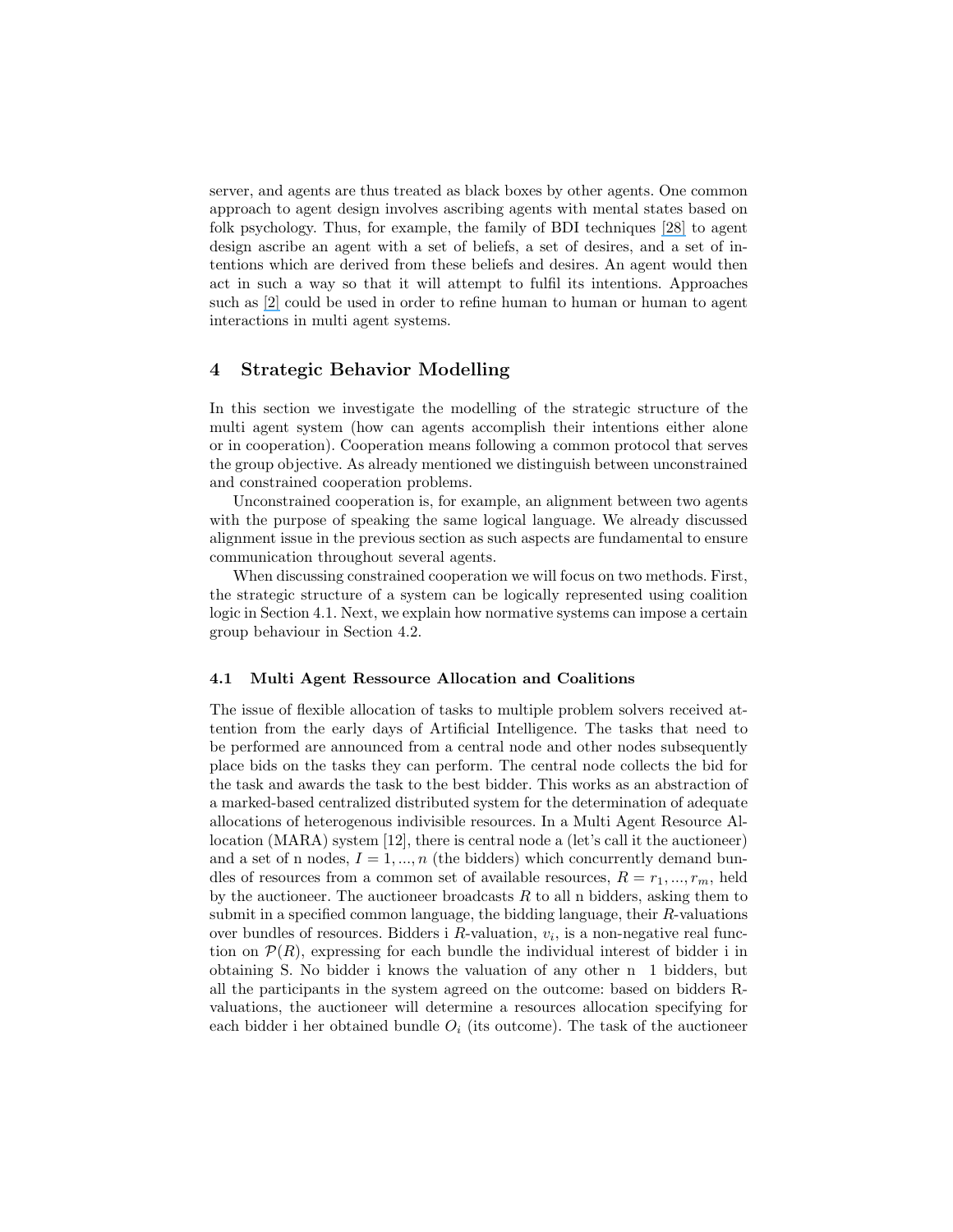finding a maximum value allocation for a given set of bidder valuations is called the Winner Determination Problem (WDP). This is a NP-hard problem, being equivalent to weighted setpacking.

An instance of the MARA problem is the problem of coalition formation (that models teamwork explicitly). A particular strength of multi-agent systems is the ability of agents to form coalitions that may achieve goals more efficiently than when agents act as individuals. Possible applications of coalition formation techniques in multi-agent systems include rescue coordination, supply chain management, e-commerce, etc. MARA in general and coalition formation in particular can be used in agrifood chains to model more general behaviour for chain organisation. Many approaches used for agrifood chains are myopic (they only refer to one transformation or one actor on the chain). Having a global view will allow certain optimisations that go beyond the individual transformations. Also a global view of the system will pave the way for seamless reverse engineering techniques where final specifications are used in order to derive (using backwards chaining) initial conditions needed for such specifications.

Three main issues studied in the context of MARA in general (that also apply in the context of MARA for agrifood chains) are [\[19,](https://www.researchgate.net/publication/221445062_Marginal_contribution_nets_A_compact_representation_scheme_for_coalitional_games?el=1_x_8&enrichId=rgreq-af77ebbfa6c76780ab23ece073af8003-XXX&enrichSource=Y292ZXJQYWdlOzMwMzkwMTA0ODtBUzo0MjA0MzQ4NDg4Mjk0NDFAMTQ3NzI1MDg4NzI0Ng==) [29\]](https://www.researchgate.net/publication/2286916_Formation_of_Overlapping_Coalitions_for_Precedence-Ordered_Task-Execution_Among_Autonomous_Agents?el=1_x_8&enrichId=rgreq-af77ebbfa6c76780ab23ece073af8003-XXX&enrichSource=Y292ZXJQYWdlOzMwMzkwMTA0ODtBUzo0MjA0MzQ4NDg4Mjk0NDFAMTQ3NzI1MDg4NzI0Ng==):

- 1. Optimization of a coalition value. In agrifood chains this could refer to the minimising of cost of products (cost in the broad sense - depending on the resources needed). This relies however on having full knowledge on partial costs which is infeasible in certain practical cases due to incomplete knowledge (discussed in the previous section).
- 2. Division of a coalition value between agents (e.g. the concepts of core or Shapley value). Studying such concepts could help highlight the steps in the agrifood chain transformation with most utility (or, the inverse, steps that could be avoided).
- 3. Generating the optimal division of agents into exhaustive and disjoint coalitions. Such divisions are called coalition structures and the this problem is called an optimal coalition structure generation problem (CSG). Lastly, the CSG problem could be used in order to optimise the agrifood chain in its totality.

#### 4.2 Normative Reasoning

Another way of organising a multi agent system is by installing a set of norms that need to be behaved by all agents. Norm aware agents make use of concepts such as obligations, permissions, and prohibitions, to represent and reason about socially imposed goals and capabilities. Such agents are able to decide whether to act in a manner consistent with norms, or whether to ignore them. Typically, norms are imposed on a set of agents in order to increase the overall utility of the system (often at the cost of individual utility), or reduce computational or communication overhead [\[11\]](https://www.researchgate.net/publication/2246282_Flexible_Social_Laws?el=1_x_8&enrichId=rgreq-af77ebbfa6c76780ab23ece073af8003-XXX&enrichSource=Y292ZXJQYWdlOzMwMzkwMTA0ODtBUzo0MjA0MzQ4NDg4Mjk0NDFAMTQ3NzI1MDg4NzI0Ng==).

Norms, such as obligations, permissions and prohibitions, place soft constraints upon an agent. Typically, ignoring an obligation (i.e. violating it) means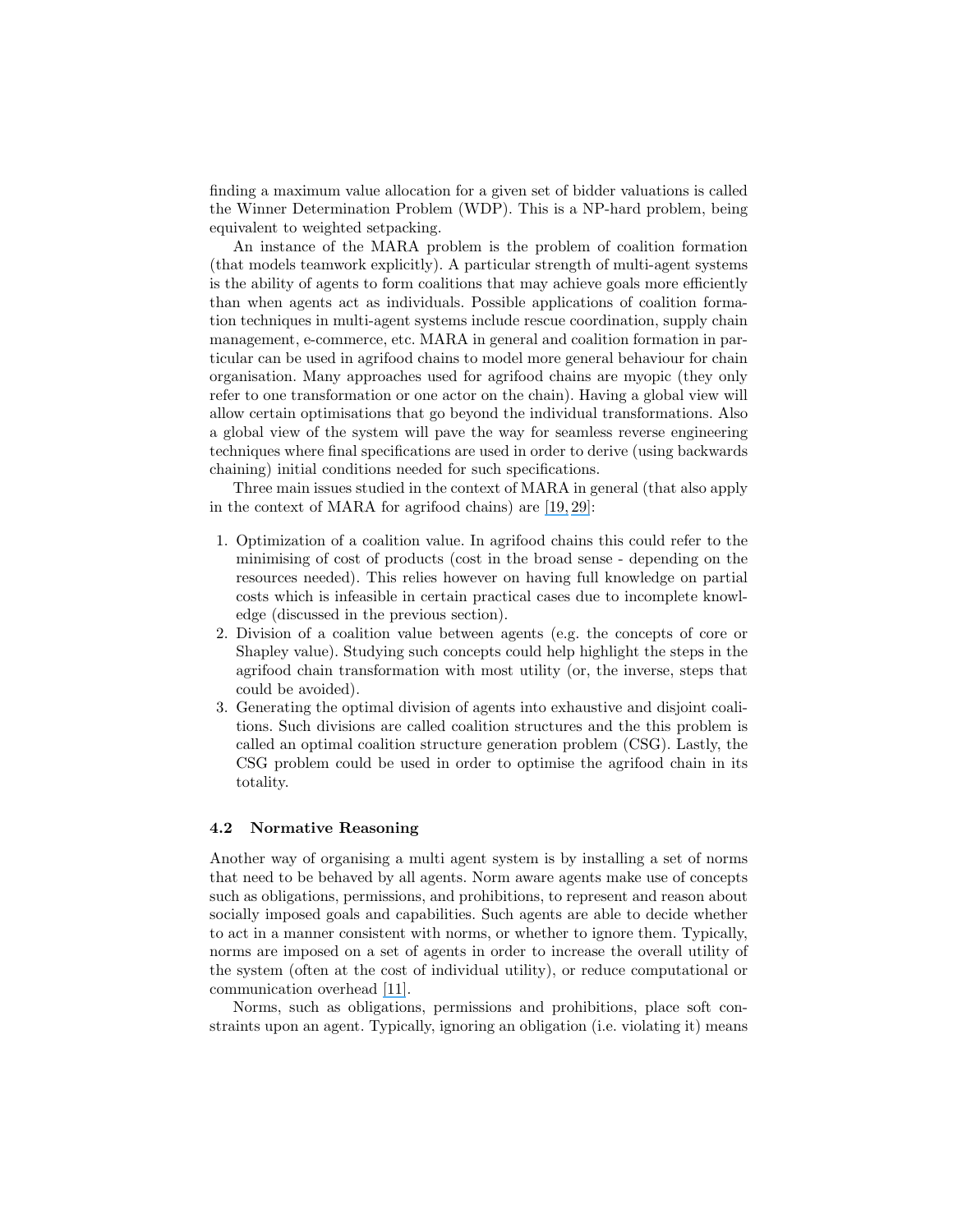that a sanction is applied to the agent, but the agent may still choose to ignore a norm in some situations. An agent is said to be norm-aware if it is able to reason about the norms that apply to it. A multi-agent system containing norm-aware agents has a number of advantages over simpler multi-agent systems. Norms allow agents to assume, by default, that other agents will behave in a certain way, reducing the complexity of their reasoning. Norms are typically declarative, and have a great deal of explanatory power. Norms thus form a good programming and understanding metaphor for both creating agents, and understanding their actions in specific situations.

A norm may be defined in terms of five components. First, a norm has a type, for example, an obligation, or a permission. Second, a norm has an activation condition, identifying the situations in which the norm affects some agents. Third, a norm imposes some normative condition on the affected agent; if this normative condition does not hold, the norm is not being followed. Fourth, norms have a termination, or expiration condition, identifying the situations after which the norm no longer affects the agent. Finally, the norm must identify the agents which it affects. These agents are referred to as the norm targets.

During its lifecycle, an abstract norm becomes instantiated. While instantiated, its normative condition may evaluate to true or false at different times. Finally, the norms expiration condition evaluates to true, after which the instantiated norm is deleted. It is possible to construct this condition as a query to the knowledge base, and from this, determine whether the norm is violated or not.

A normative environment is used to keep track of the abstract (generic norms) and instantiated norms (norms applying to one agent during a given time lapse) within the system. Since norms may be instantiated and expire as time passes, the normative environment must, at each time point, identify which norms exist in the system.

In [\[15\]](https://www.researchgate.net/publication/251621466_Graphical_Norms_via_Conceptual_Graphs?el=1_x_8&enrichId=rgreq-af77ebbfa6c76780ab23ece073af8003-XXX&enrichSource=Y292ZXJQYWdlOzMwMzkwMTA0ODtBUzo0MjA0MzQ4NDg4Mjk0NDFAMTQ3NzI1MDg4NzI0Ng==) the authors proposed a rich model for tracking and determining the status norms may be represented graphically via a logical language represented as a graph. The framework presented is intended to capture the evolution of a norm over time, allowing for its instantiation and expiration, as well as recording the time periods during which a norm was complied with or violated. Since the internal structure of such a norm is somewhat complex, some technique for explaining why a norm is in a certain state is required, and a visual model for explaining norm status useful for human agent interaction.

In both cases (modelling the constrained cooperation as a multi agent resource allocation problem or as a normative system) we could impose the global view on the system that was lacking in the state of the art that only considered the localised optimisation within a transformation. Furthermore, we can also model important ethical aspects which are very important to consider but difficult to take into account in existing systems.

The main difference between the two approaches is the elicitation aspects. While in MARA one needs to rely on a complete knowledge of the utility of the various coalitions in the normative approach such requirement is no longer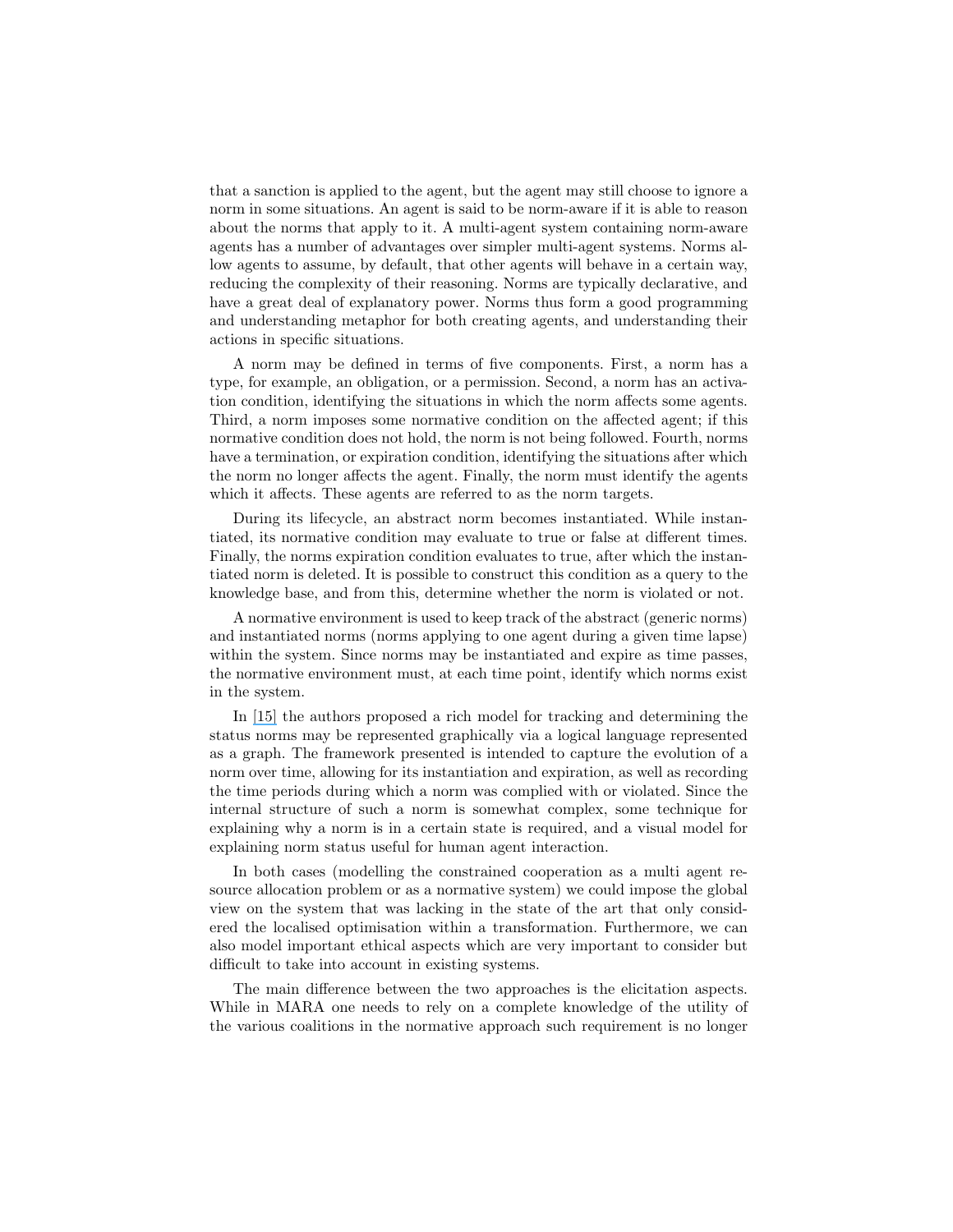imposed. One can state the different norms that the system should respect and then each individual agent will comply or not to the respective norm.

# 5 Discussion

In this paper we provided a proposal for modelling AFC problems as MAS problems. The contribution of the paper lays in the unifying framework that such modelling could being into KRR problems in AFC. While certain approaches in KRR for AFC already employ multi agent systems techniques (such as argumentation) an unified framework where the chain can be studied in its globality could prove to be beneficial. Such claim is supported by the advantages of modelling supply chain management as multi agent system modelling proved by the state of the art. While supply chain management is a particular case of agrifood chain modelling, in general in agrifood chain modelling the incompleteness and uncertainty of the knowledge makes the problem much harder. This is yet another reason to benefit from the uncertainty reasoning in multi agent systems.

As mentioned before the agents we consider here are rational agents. It could be (especially in an argumentation setting) that we do not want to consider solely rational agents. Indeed, the cognitive biases should be taken into account. Detecting and highlighting such biases (which could be common in domain experts due to the narrowness of their expertise) might be able to prevent decision errors in chain management.

We conclude this paper by a quick remark about implementation aspects. As already explained the aim of the paper is to be a position paper about the benefits of modelling AFC as MAS. Of course such modelisation should be followed in practice by judicial implementations. One of the most important aspects to consider is the flexibility of the system that should be extendible in time. Another important aspects is the seamless integration with LOD ontologies (in terms of compatibility with Web Services, SPARQL endpoints and expressivity).

*Acknowledgments.* The first author acknowledges the support of ANR grants ASPIQ (ANR-12-BS02-0003), QUALINCA (ANR-12-0012) and DURDUR (ANR-13-ALID-0002). The work of the first author was carried out part of the research delegation at INRA MISTEA and INRA IATE CEPIA Axe 5, Montpellier.

### References

- 1. [L. Amgoud and S. Vesic. Two roles of preferences in argumentation frameworks.](https://www.researchgate.net/publication/220907750_Two_Roles_of_Preferences_in_Argumentation_Frameworks?el=1_x_8&enrichId=rgreq-af77ebbfa6c76780ab23ece073af8003-XXX&enrichSource=Y292ZXJQYWdlOzMwMzkwMTA0ODtBUzo0MjA0MzQ4NDg4Mjk0NDFAMTQ3NzI1MDg4NzI0Ng==) In *[Symbolic and Quantitative Approaches to Reasoning with Uncertainty](https://www.researchgate.net/publication/220907750_Two_Roles_of_Preferences_in_Argumentation_Frameworks?el=1_x_8&enrichId=rgreq-af77ebbfa6c76780ab23ece073af8003-XXX&enrichSource=Y292ZXJQYWdlOzMwMzkwMTA0ODtBUzo0MjA0MzQ4NDg4Mjk0NDFAMTQ3NzI1MDg4NzI0Ng==)*, pages [86–97. Springer, 2011.](https://www.researchgate.net/publication/220907750_Two_Roles_of_Preferences_in_Argumentation_Frameworks?el=1_x_8&enrichId=rgreq-af77ebbfa6c76780ab23ece073af8003-XXX&enrichSource=Y292ZXJQYWdlOzMwMzkwMTA0ODtBUzo0MjA0MzQ4NDg4Mjk0NDFAMTQ3NzI1MDg4NzI0Ng==)
- 2. K. Anderson, E. André, T. Baur, S. Bernardini, M. Chollet, E. Chryssafidou, [I. Damian, C. Ennis, A. Egges, P. Gebhard, et al. The tardis framework: intelli](https://www.researchgate.net/publication/257652386_The_TARDIS_Framework_Intelligent_Virtual_Agents_for_Social_Coaching_in_Job_Interviews?el=1_x_8&enrichId=rgreq-af77ebbfa6c76780ab23ece073af8003-XXX&enrichSource=Y292ZXJQYWdlOzMwMzkwMTA0ODtBUzo0MjA0MzQ4NDg4Mjk0NDFAMTQ3NzI1MDg4NzI0Ng==)[gent virtual agents for social coaching in job interviews. In](https://www.researchgate.net/publication/257652386_The_TARDIS_Framework_Intelligent_Virtual_Agents_for_Social_Coaching_in_Job_Interviews?el=1_x_8&enrichId=rgreq-af77ebbfa6c76780ab23ece073af8003-XXX&enrichSource=Y292ZXJQYWdlOzMwMzkwMTA0ODtBUzo0MjA0MzQ4NDg4Mjk0NDFAMTQ3NzI1MDg4NzI0Ng==) *Advances in Computer Entertainment*[, pages 476–491. Springer, 2013.](https://www.researchgate.net/publication/257652386_The_TARDIS_Framework_Intelligent_Virtual_Agents_for_Social_Coaching_in_Job_Interviews?el=1_x_8&enrichId=rgreq-af77ebbfa6c76780ab23ece073af8003-XXX&enrichSource=Y292ZXJQYWdlOzMwMzkwMTA0ODtBUzo0MjA0MzQ4NDg4Mjk0NDFAMTQ3NzI1MDg4NzI0Ng==)
- 3. [A. Arioua and M. Croitoru. Formalizing explanatory dialogues. In](https://www.researchgate.net/publication/280671413_Formalizing_Explanatory_Dialogues?el=1_x_8&enrichId=rgreq-af77ebbfa6c76780ab23ece073af8003-XXX&enrichSource=Y292ZXJQYWdlOzMwMzkwMTA0ODtBUzo0MjA0MzQ4NDg4Mjk0NDFAMTQ3NzI1MDg4NzI0Ng==) *Scalable Uncertainty Management*[, pages 282–297. Springer, 2015.](https://www.researchgate.net/publication/280671413_Formalizing_Explanatory_Dialogues?el=1_x_8&enrichId=rgreq-af77ebbfa6c76780ab23ece073af8003-XXX&enrichSource=Y292ZXJQYWdlOzMwMzkwMTA0ODtBUzo0MjA0MzQ4NDg4Mjk0NDFAMTQ3NzI1MDg4NzI0Ng==)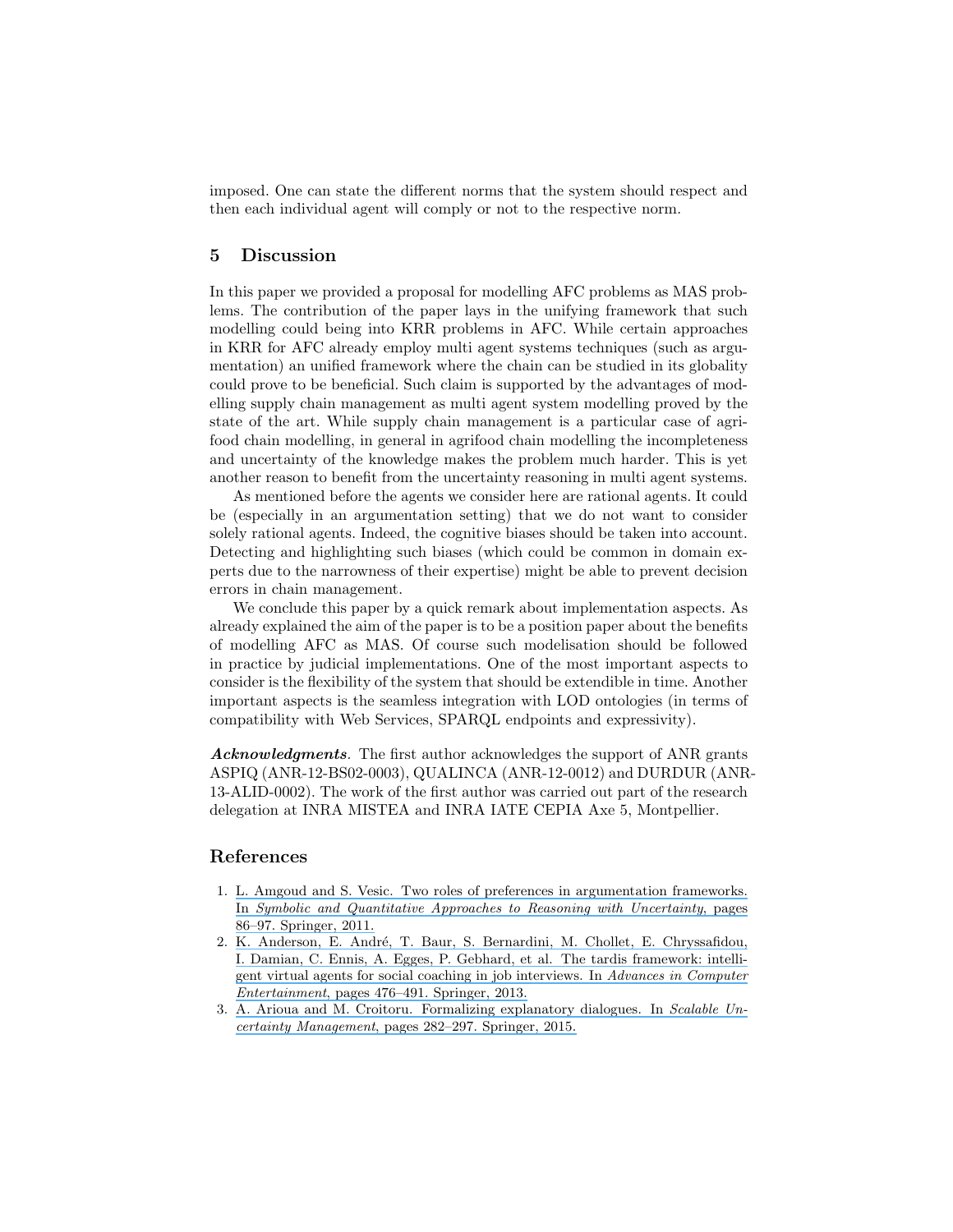- 4. [A. Arioua, N. Tamani, and M. Croitoru. On conceptual graphs and explanation](https://www.researchgate.net/publication/285689184_On_Conceptual_Graphs_and_Explanation_of_Query_Answering_under_Inconsistency?el=1_x_8&enrichId=rgreq-af77ebbfa6c76780ab23ece073af8003-XXX&enrichSource=Y292ZXJQYWdlOzMwMzkwMTA0ODtBUzo0MjA0MzQ4NDg4Mjk0NDFAMTQ3NzI1MDg4NzI0Ng==) [of query answering under inconsistency. In](https://www.researchgate.net/publication/285689184_On_Conceptual_Graphs_and_Explanation_of_Query_Answering_under_Inconsistency?el=1_x_8&enrichId=rgreq-af77ebbfa6c76780ab23ece073af8003-XXX&enrichSource=Y292ZXJQYWdlOzMwMzkwMTA0ODtBUzo0MjA0MzQ4NDg4Mjk0NDFAMTQ3NzI1MDg4NzI0Ng==) *Graph-Based Representation and Reasoning*[, pages 51–64. Springer, 2014.](https://www.researchgate.net/publication/285689184_On_Conceptual_Graphs_and_Explanation_of_Query_Answering_under_Inconsistency?el=1_x_8&enrichId=rgreq-af77ebbfa6c76780ab23ece073af8003-XXX&enrichSource=Y292ZXJQYWdlOzMwMzkwMTA0ODtBUzo0MjA0MzQ4NDg4Mjk0NDFAMTQ3NzI1MDg4NzI0Ng==)
- 5. [A. Arioua, N. Tamani, and M. Croitoru. Query answering explanation in incon](https://www.researchgate.net/publication/281696807_Query_Answering_Explanation_in_Inconsistent_Datalog-_Knowledge_Bases?el=1_x_8&enrichId=rgreq-af77ebbfa6c76780ab23ece073af8003-XXX&enrichSource=Y292ZXJQYWdlOzMwMzkwMTA0ODtBUzo0MjA0MzQ4NDg4Mjk0NDFAMTQ3NzI1MDg4NzI0Ng==)sistent datalog+/-knowledge bases. In *[Database and Expert Systems Applications](https://www.researchgate.net/publication/281696807_Query_Answering_Explanation_in_Inconsistent_Datalog-_Knowledge_Bases?el=1_x_8&enrichId=rgreq-af77ebbfa6c76780ab23ece073af8003-XXX&enrichSource=Y292ZXJQYWdlOzMwMzkwMTA0ODtBUzo0MjA0MzQ4NDg4Mjk0NDFAMTQ3NzI1MDg4NzI0Ng==)*, [pages 203–219. Springer, 2015.](https://www.researchgate.net/publication/281696807_Query_Answering_Explanation_in_Inconsistent_Datalog-_Knowledge_Bases?el=1_x_8&enrichId=rgreq-af77ebbfa6c76780ab23ece073af8003-XXX&enrichSource=Y292ZXJQYWdlOzMwMzkwMTA0ODtBUzo0MjA0MzQ4NDg4Mjk0NDFAMTQ3NzI1MDg4NzI0Ng==)
- 6. [A. Arioua, N. Tamani, M. Croitoru, and P. Buche. Query failure explanation in](https://www.researchgate.net/publication/272326470_Query_Failure_Explanation_in_Inconsistent_Knowledge_Bases_A_Dialogical_Approach?el=1_x_8&enrichId=rgreq-af77ebbfa6c76780ab23ece073af8003-XXX&enrichSource=Y292ZXJQYWdlOzMwMzkwMTA0ODtBUzo0MjA0MzQ4NDg4Mjk0NDFAMTQ3NzI1MDg4NzI0Ng==) [inconsistent knowledge bases: a dialogical approach. In](https://www.researchgate.net/publication/272326470_Query_Failure_Explanation_in_Inconsistent_Knowledge_Bases_A_Dialogical_Approach?el=1_x_8&enrichId=rgreq-af77ebbfa6c76780ab23ece073af8003-XXX&enrichSource=Y292ZXJQYWdlOzMwMzkwMTA0ODtBUzo0MjA0MzQ4NDg4Mjk0NDFAMTQ3NzI1MDg4NzI0Ng==) *Research and Development in Intelligent Systems XXXI*[, pages 119–133. Springer, 2014.](https://www.researchgate.net/publication/272326470_Query_Failure_Explanation_in_Inconsistent_Knowledge_Bases_A_Dialogical_Approach?el=1_x_8&enrichId=rgreq-af77ebbfa6c76780ab23ece073af8003-XXX&enrichSource=Y292ZXJQYWdlOzMwMzkwMTA0ODtBUzo0MjA0MzQ4NDg4Mjk0NDFAMTQ3NzI1MDg4NzI0Ng==)
- 7. M. Atencia, M. Chein, M. Croitoru, J. David, M. Leclere, N. Pernelle, F. Saïs, F. Scharffe, and D. Symeonidou. Defining key semantics for the rdf datasets: Experiments and evaluations. In *Graph-Based Representation and Reasoning*, pages 65–78. Springer, 2014.
- 8. [J.-F. Baget, M.-L. Mugnier, S. Rudolph, and M. Thomazo. Walking the complexity](https://www.researchgate.net/publication/220813386_Walking_the_Complexity_Lines_for_Generalized_Guarded_Existential_Rules?el=1_x_8&enrichId=rgreq-af77ebbfa6c76780ab23ece073af8003-XXX&enrichSource=Y292ZXJQYWdlOzMwMzkwMTA0ODtBUzo0MjA0MzQ4NDg4Mjk0NDFAMTQ3NzI1MDg4NzI0Ng==) [lines for generalized guarded existential rules. In](https://www.researchgate.net/publication/220813386_Walking_the_Complexity_Lines_for_Generalized_Guarded_Existential_Rules?el=1_x_8&enrichId=rgreq-af77ebbfa6c76780ab23ece073af8003-XXX&enrichSource=Y292ZXJQYWdlOzMwMzkwMTA0ODtBUzo0MjA0MzQ4NDg4Mjk0NDFAMTQ3NzI1MDg4NzI0Ng==) *IJCAI Proceedings-International [Joint Conference on Artificial Intelligence](https://www.researchgate.net/publication/220813386_Walking_the_Complexity_Lines_for_Generalized_Guarded_Existential_Rules?el=1_x_8&enrichId=rgreq-af77ebbfa6c76780ab23ece073af8003-XXX&enrichSource=Y292ZXJQYWdlOzMwMzkwMTA0ODtBUzo0MjA0MzQ4NDg4Mjk0NDFAMTQ3NzI1MDg4NzI0Ng==)*, volume 22, page 712, 2011.
- 9. [D. Beneventano, S. Bergamaschi, S. Sorrentino, M. Vincini, and F. Benedetti.](https://www.researchgate.net/publication/262363579_Semantic_annotation_of_the_CEREALAB_database_by_the_AGROVOC_linked_dataset?el=1_x_8&enrichId=rgreq-af77ebbfa6c76780ab23ece073af8003-XXX&enrichSource=Y292ZXJQYWdlOzMwMzkwMTA0ODtBUzo0MjA0MzQ4NDg4Mjk0NDFAMTQ3NzI1MDg4NzI0Ng==) [Semantic annotation of the cerealab database by the agrovoc linked dataset.](https://www.researchgate.net/publication/262363579_Semantic_annotation_of_the_CEREALAB_database_by_the_AGROVOC_linked_dataset?el=1_x_8&enrichId=rgreq-af77ebbfa6c76780ab23ece073af8003-XXX&enrichSource=Y292ZXJQYWdlOzMwMzkwMTA0ODtBUzo0MjA0MzQ4NDg4Mjk0NDFAMTQ3NzI1MDg4NzI0Ng==) *Ecological Informatics*[, 26:119–126, 2015.](https://www.researchgate.net/publication/262363579_Semantic_annotation_of_the_CEREALAB_database_by_the_AGROVOC_linked_dataset?el=1_x_8&enrichId=rgreq-af77ebbfa6c76780ab23ece073af8003-XXX&enrichSource=Y292ZXJQYWdlOzMwMzkwMTA0ODtBUzo0MjA0MzQ4NDg4Mjk0NDFAMTQ3NzI1MDg4NzI0Ng==)
- 10. [C. Bizer, T. Heath, and T. Berners-Lee. Linked data-the story so far.](https://www.researchgate.net/publication/262599397_Linked_Data_the_story_so_far?el=1_x_8&enrichId=rgreq-af77ebbfa6c76780ab23ece073af8003-XXX&enrichSource=Y292ZXJQYWdlOzMwMzkwMTA0ODtBUzo0MjA0MzQ4NDg4Mjk0NDFAMTQ3NzI1MDg4NzI0Ng==) *Semantic [Services, Interoperability and Web Applications: Emerging Concepts](https://www.researchgate.net/publication/262599397_Linked_Data_the_story_so_far?el=1_x_8&enrichId=rgreq-af77ebbfa6c76780ab23ece073af8003-XXX&enrichSource=Y292ZXJQYWdlOzMwMzkwMTA0ODtBUzo0MjA0MzQ4NDg4Mjk0NDFAMTQ3NzI1MDg4NzI0Ng==)*, pages 205– [227, 2009.](https://www.researchgate.net/publication/262599397_Linked_Data_the_story_so_far?el=1_x_8&enrichId=rgreq-af77ebbfa6c76780ab23ece073af8003-XXX&enrichSource=Y292ZXJQYWdlOzMwMzkwMTA0ODtBUzo0MjA0MzQ4NDg4Mjk0NDFAMTQ3NzI1MDg4NzI0Ng==)
- 11. [W. Briggs and D. Cook. Flexible social laws. In](https://www.researchgate.net/publication/2246282_Flexible_Social_Laws?el=1_x_8&enrichId=rgreq-af77ebbfa6c76780ab23ece073af8003-XXX&enrichSource=Y292ZXJQYWdlOzMwMzkwMTA0ODtBUzo0MjA0MzQ4NDg4Mjk0NDFAMTQ3NzI1MDg4NzI0Ng==) *International Joint Conference on Artificial Intelligence*[, volume 14, pages 688–693. Citeseer, 1995.](https://www.researchgate.net/publication/2246282_Flexible_Social_Laws?el=1_x_8&enrichId=rgreq-af77ebbfa6c76780ab23ece073af8003-XXX&enrichSource=Y292ZXJQYWdlOzMwMzkwMTA0ODtBUzo0MjA0MzQ4NDg4Mjk0NDFAMTQ3NzI1MDg4NzI0Ng==)
- 12. Y. Chevaleyre, P. E. Dunne, U. Endriss, J. Lang, N. Maudet, and J. A. RodrÍGuez-Aguilar. Multiagent resource allocation. *The Knowledge Engineering Review*, 20(02):143–149, 2005.
- 13. [M. Croitoru, J. Fortin, P. Mosse, P. Buche, V. Guillard, and C. Guillaume. Bio](https://www.researchgate.net/publication/278627018_Bio-Sourced_and_Biodegradable_Packaging_design_Using_Argumentation_to_Aggregate_Stakeholder_Preferences?el=1_x_8&enrichId=rgreq-af77ebbfa6c76780ab23ece073af8003-XXX&enrichSource=Y292ZXJQYWdlOzMwMzkwMTA0ODtBUzo0MjA0MzQ4NDg4Mjk0NDFAMTQ3NzI1MDg4NzI0Ng==)[sourced and biodegradable packaging design using argumentation to aggregate](https://www.researchgate.net/publication/278627018_Bio-Sourced_and_Biodegradable_Packaging_design_Using_Argumentation_to_Aggregate_Stakeholder_Preferences?el=1_x_8&enrichId=rgreq-af77ebbfa6c76780ab23ece073af8003-XXX&enrichSource=Y292ZXJQYWdlOzMwMzkwMTA0ODtBUzo0MjA0MzQ4NDg4Mjk0NDFAMTQ3NzI1MDg4NzI0Ng==) stakeholder preferences. In *[EFFoST'12 Annual Meeting](https://www.researchgate.net/publication/278627018_Bio-Sourced_and_Biodegradable_Packaging_design_Using_Argumentation_to_Aggregate_Stakeholder_Preferences?el=1_x_8&enrichId=rgreq-af77ebbfa6c76780ab23ece073af8003-XXX&enrichSource=Y292ZXJQYWdlOzMwMzkwMTA0ODtBUzo0MjA0MzQ4NDg4Mjk0NDFAMTQ3NzI1MDg4NzI0Ng==)*, page 1, 2012.
- 14. [M. Croitoru, J. Fortin, and O. Nir. Arguing with preferences in ecobiocap. In](https://www.researchgate.net/publication/260351321_Arguing_with_Preferences_in_EcoBioCap?el=1_x_8&enrichId=rgreq-af77ebbfa6c76780ab23ece073af8003-XXX&enrichSource=Y292ZXJQYWdlOzMwMzkwMTA0ODtBUzo0MjA0MzQ4NDg4Mjk0NDFAMTQ3NzI1MDg4NzI0Ng==) *[COMMA'12: Computational Models of Argument](https://www.researchgate.net/publication/260351321_Arguing_with_Preferences_in_EcoBioCap?el=1_x_8&enrichId=rgreq-af77ebbfa6c76780ab23ece073af8003-XXX&enrichSource=Y292ZXJQYWdlOzMwMzkwMTA0ODtBUzo0MjA0MzQ4NDg4Mjk0NDFAMTQ3NzI1MDg4NzI0Ng==)*, volume 245, pages 51–58. IOS [Press, 2012.](https://www.researchgate.net/publication/260351321_Arguing_with_Preferences_in_EcoBioCap?el=1_x_8&enrichId=rgreq-af77ebbfa6c76780ab23ece073af8003-XXX&enrichSource=Y292ZXJQYWdlOzMwMzkwMTA0ODtBUzo0MjA0MzQ4NDg4Mjk0NDFAMTQ3NzI1MDg4NzI0Ng==)
- 15. [M. Croitoru, N. Oren, S. Miles, and M. Luck. Graphical norms via conceptual](https://www.researchgate.net/publication/251621466_Graphical_Norms_via_Conceptual_Graphs?el=1_x_8&enrichId=rgreq-af77ebbfa6c76780ab23ece073af8003-XXX&enrichSource=Y292ZXJQYWdlOzMwMzkwMTA0ODtBUzo0MjA0MzQ4NDg4Mjk0NDFAMTQ3NzI1MDg4NzI0Ng==) graphs. *[Knowledge-Based Systems](https://www.researchgate.net/publication/251621466_Graphical_Norms_via_Conceptual_Graphs?el=1_x_8&enrichId=rgreq-af77ebbfa6c76780ab23ece073af8003-XXX&enrichSource=Y292ZXJQYWdlOzMwMzkwMTA0ODtBUzo0MjA0MzQ4NDg4Mjk0NDFAMTQ3NzI1MDg4NzI0Ng==)*, 29:31–43, 2012.
- 16. [M. Croitoru, R. Thomopoulos, and N. Tamani. A practical application of argu](https://www.researchgate.net/publication/274709242_A_Practical_Application_of_Argumentation_in_French_Agrifood_Chains?el=1_x_8&enrichId=rgreq-af77ebbfa6c76780ab23ece073af8003-XXX&enrichSource=Y292ZXJQYWdlOzMwMzkwMTA0ODtBUzo0MjA0MzQ4NDg4Mjk0NDFAMTQ3NzI1MDg4NzI0Ng==)mentation in french agrifood chains. In *[Information Processing and Management](https://www.researchgate.net/publication/274709242_A_Practical_Application_of_Argumentation_in_French_Agrifood_Chains?el=1_x_8&enrichId=rgreq-af77ebbfa6c76780ab23ece073af8003-XXX&enrichSource=Y292ZXJQYWdlOzMwMzkwMTA0ODtBUzo0MjA0MzQ4NDg4Mjk0NDFAMTQ3NzI1MDg4NzI0Ng==) [of Uncertainty in Knowledge-Based Systems](https://www.researchgate.net/publication/274709242_A_Practical_Application_of_Argumentation_in_French_Agrifood_Chains?el=1_x_8&enrichId=rgreq-af77ebbfa6c76780ab23ece073af8003-XXX&enrichSource=Y292ZXJQYWdlOzMwMzkwMTA0ODtBUzo0MjA0MzQ4NDg4Mjk0NDFAMTQ3NzI1MDg4NzI0Ng==)*, pages 56–66. Springer, 2014.
- 17. [M. Croitoru, R. Thomopoulos, and S. Vesic. Introducing preference-based argu](https://www.researchgate.net/publication/300250355_Introducing_Preference-Based_Argumentation_to_Inconsistent_Ontological_Knowledge_Bases?el=1_x_8&enrichId=rgreq-af77ebbfa6c76780ab23ece073af8003-XXX&enrichSource=Y292ZXJQYWdlOzMwMzkwMTA0ODtBUzo0MjA0MzQ4NDg4Mjk0NDFAMTQ3NzI1MDg4NzI0Ng==)[mentation to inconsistent ontological knowledge bases. In](https://www.researchgate.net/publication/300250355_Introducing_Preference-Based_Argumentation_to_Inconsistent_Ontological_Knowledge_Bases?el=1_x_8&enrichId=rgreq-af77ebbfa6c76780ab23ece073af8003-XXX&enrichSource=Y292ZXJQYWdlOzMwMzkwMTA0ODtBUzo0MjA0MzQ4NDg4Mjk0NDFAMTQ3NzI1MDg4NzI0Ng==) *PRIMA 2015: Principles [and Practice of Multi-Agent Systems](https://www.researchgate.net/publication/300250355_Introducing_Preference-Based_Argumentation_to_Inconsistent_Ontological_Knowledge_Bases?el=1_x_8&enrichId=rgreq-af77ebbfa6c76780ab23ece073af8003-XXX&enrichSource=Y292ZXJQYWdlOzMwMzkwMTA0ODtBUzo0MjA0MzQ4NDg4Mjk0NDFAMTQ3NzI1MDg4NzI0Ng==)*, pages 594–602. Springer, 2015.
- 18. [V. Guillard, P. Buche, S. Destercke, N. Tamani, M. Croitoru, L. Menut, C. Guil](https://www.researchgate.net/publication/273401799_A_Decision_Support_System_to_design_modified_atmosphere_packaging_for_fresh_produce_based_on_a_bipolar_flexible_querying_approach?el=1_x_8&enrichId=rgreq-af77ebbfa6c76780ab23ece073af8003-XXX&enrichSource=Y292ZXJQYWdlOzMwMzkwMTA0ODtBUzo0MjA0MzQ4NDg4Mjk0NDFAMTQ3NzI1MDg4NzI0Ng==)[laume, and N. Gontard. A decision support system to design modified atmosphere](https://www.researchgate.net/publication/273401799_A_Decision_Support_System_to_design_modified_atmosphere_packaging_for_fresh_produce_based_on_a_bipolar_flexible_querying_approach?el=1_x_8&enrichId=rgreq-af77ebbfa6c76780ab23ece073af8003-XXX&enrichSource=Y292ZXJQYWdlOzMwMzkwMTA0ODtBUzo0MjA0MzQ4NDg4Mjk0NDFAMTQ3NzI1MDg4NzI0Ng==) [packaging for fresh produce based on a bipolar flexible querying approach.](https://www.researchgate.net/publication/273401799_A_Decision_Support_System_to_design_modified_atmosphere_packaging_for_fresh_produce_based_on_a_bipolar_flexible_querying_approach?el=1_x_8&enrichId=rgreq-af77ebbfa6c76780ab23ece073af8003-XXX&enrichSource=Y292ZXJQYWdlOzMwMzkwMTA0ODtBUzo0MjA0MzQ4NDg4Mjk0NDFAMTQ3NzI1MDg4NzI0Ng==) *Com[puters and Electronics in Agriculture](https://www.researchgate.net/publication/273401799_A_Decision_Support_System_to_design_modified_atmosphere_packaging_for_fresh_produce_based_on_a_bipolar_flexible_querying_approach?el=1_x_8&enrichId=rgreq-af77ebbfa6c76780ab23ece073af8003-XXX&enrichSource=Y292ZXJQYWdlOzMwMzkwMTA0ODtBUzo0MjA0MzQ4NDg4Mjk0NDFAMTQ3NzI1MDg4NzI0Ng==)*, 111:131–139, 2015.
- 19. [S. Ieong and Y. Shoham. Marginal contribution nets: a compact representation](https://www.researchgate.net/publication/221445062_Marginal_contribution_nets_A_compact_representation_scheme_for_coalitional_games?el=1_x_8&enrichId=rgreq-af77ebbfa6c76780ab23ece073af8003-XXX&enrichSource=Y292ZXJQYWdlOzMwMzkwMTA0ODtBUzo0MjA0MzQ4NDg4Mjk0NDFAMTQ3NzI1MDg4NzI0Ng==) scheme for coalitional games. In *[Proceedings of the 6th ACM conference on Elec](https://www.researchgate.net/publication/221445062_Marginal_contribution_nets_A_compact_representation_scheme_for_coalitional_games?el=1_x_8&enrichId=rgreq-af77ebbfa6c76780ab23ece073af8003-XXX&enrichSource=Y292ZXJQYWdlOzMwMzkwMTA0ODtBUzo0MjA0MzQ4NDg4Mjk0NDFAMTQ3NzI1MDg4NzI0Ng==)tronic commerce*[, pages 193–202. ACM, 2005.](https://www.researchgate.net/publication/221445062_Marginal_contribution_nets_A_compact_representation_scheme_for_coalitional_games?el=1_x_8&enrichId=rgreq-af77ebbfa6c76780ab23ece073af8003-XXX&enrichSource=Y292ZXJQYWdlOzMwMzkwMTA0ODtBUzo0MjA0MzQ4NDg4Mjk0NDFAMTQ3NzI1MDg4NzI0Ng==)
- 20. N. R. Jennings, K. Sycara, and M. Wooldridge. A roadmap of agent research and development. *Autonomous agents and multi-agent systems*, 1(1):7–38, 1998.